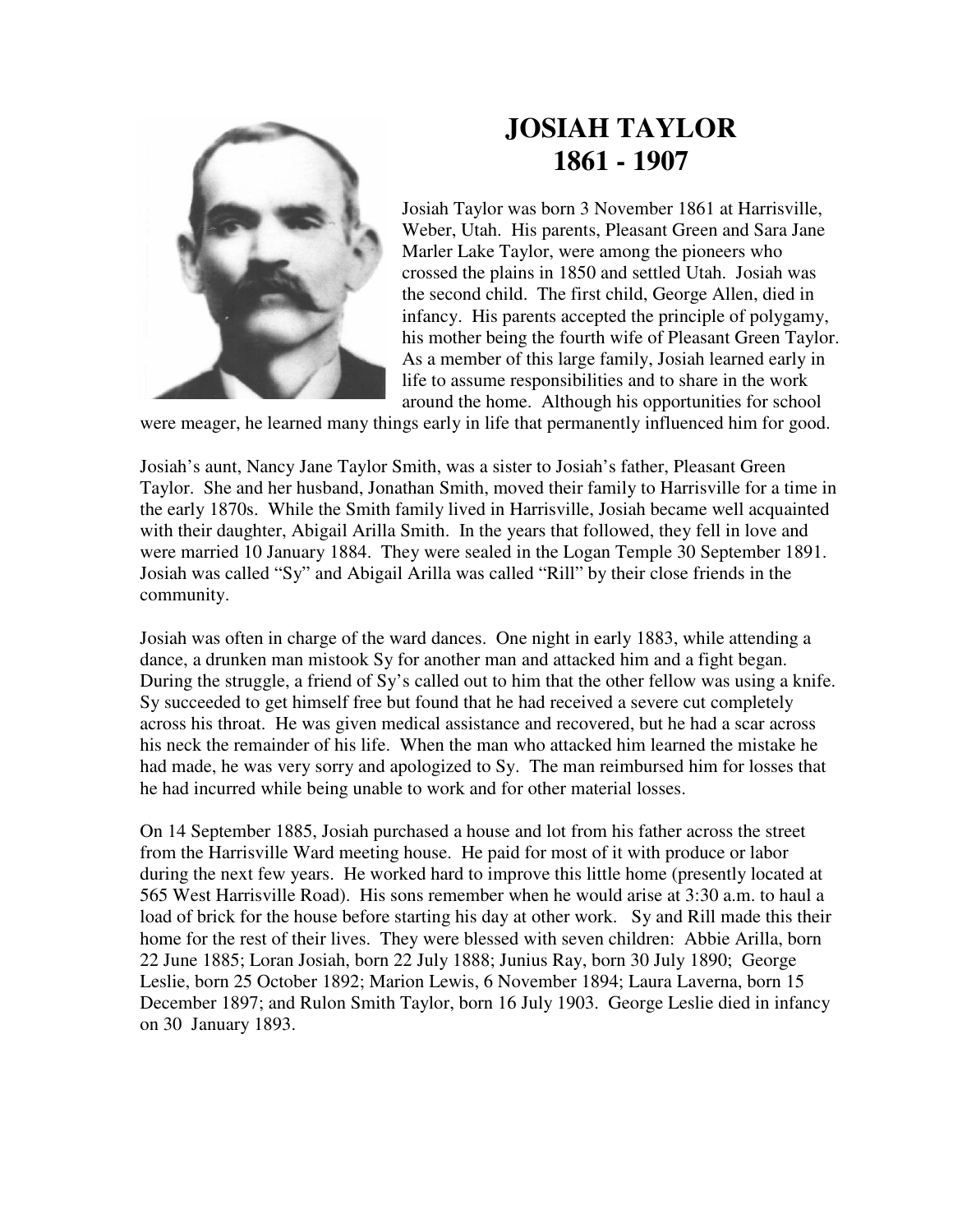Josiah farmed along with his father and brothers, worked at the Harrisville Brick Yard and the railroad company. He also did some carpenter work and was considered a handy man at most any work that he undertook to do.

His oldest son, Loran, remembers helping his father in the hayfield. Josiah always instructed those helping with the hay to put nine loads in his barn, and take the tenth load to the tithing yard where it was donated as tithing. He was a devoted Latter-day Saint and filled several positions in the Harrisville Ward. On 20 September 1896, Josiah Taylor was called to serve as president of the Y.M.M.I.A. (Young Men's Mutual Improvement Association). He also served for some time in the Sunday School.

In April 1891, Josiah and his brother Levi J. Taylor borrowed \$1,200 at eight percent interest and bought a horse together with the idea of using it for breeding to improve the stock of the country. It was a stallion brought from France that weighed about 1,800 pounds and was named Iowa. The horse was no good and their venture did not prove to be successful. In July 1897, W. H. Warren of Missouri came to collect the notes owned on the horse. After hearing the facts, he was reasonable and instead of insisting on the full amount, he accepted the \$400 already received and notes for an additional \$500 to be paid in four years of \$120 each year with interest at eight percent.

On 13 May 1906, Josiah and his wife Arilla were both ill. The skies seemed to weep for them in their affliction. Josiah's brother Levi J. Taylor recorded 26 May 1906, "there was another fine rain and Josiah and his wife are still very sick." On 30 May 1906, Arilla passed away of a heart condition at age forty-five. Her funeral was held at the house on 1 June 1906, because Josiah was not able to go to the meeting house where funerals were normally held. President F. Middleton and Elders J. Harris and Leroy Cowles were speakers offering words of comfort to the grieving family.

Josiah was afflicted with a tumor near his brain and became partially paralyzed for some time. After the death of his beloved wife, it was very difficult for him to carry on. He passed away 15 December 1907, about a year and a half after the death of his wife. He was buried by her side in the Ogden City cemetery, leaving their six children with no parents.

Their youngest child, Rulon S. Taylor, was about two and one half years old at the time Josiah died. The oldest daughter Abbie was engaged to be married to Herman Bell. They were soon married and together lived at the family home and looked after other family members who remained there with them. With the assistance of Grandma Taylor (Sara Jane), Abbie and Herman helped to keep the family together for some time.

## **SOURCE:**

"The Legend," Jonathan Smith Family newsletter, Volume 7, 10 November 1998.

Taylor, Levi J. *Journals of Levi J. Taylor*.